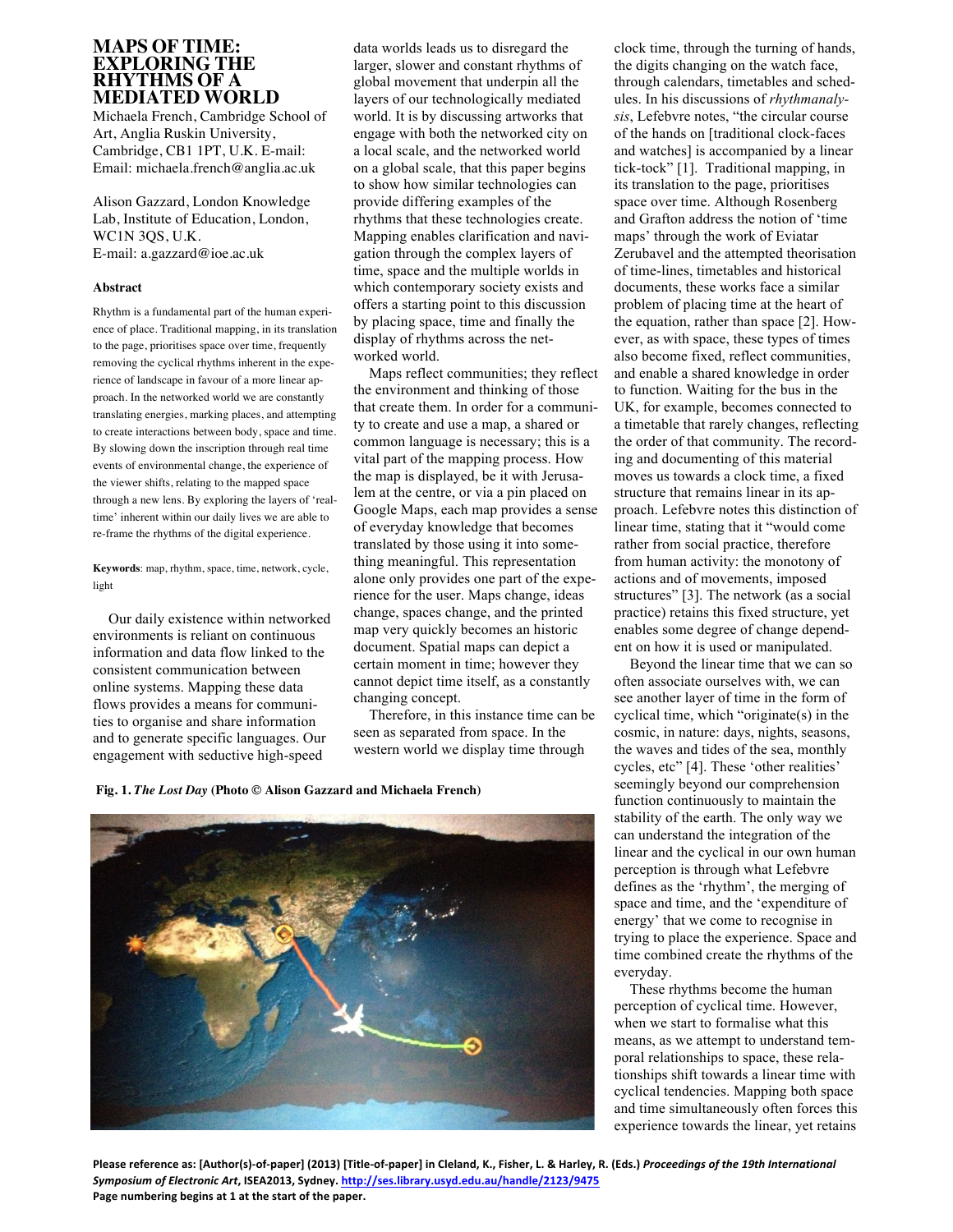the cyclical, repetitive rhythms that we start to recognize. It is these maps that are generated by the online network, by the connections between places, spaces and times that we so frequently now encounter in the everyday.

In her discussions of Virilio's work in relation to cyberspace, Chun discusses how "cyberspace has implemented a real time that is eradicating local spaces and times. This global one time threatens "a total loss of the bearings of the individual" and a "loss of control over reason," as the interval between image and subject disappears" [5]. However, instead of an eradication, it can be seen that cyberspace, or at least the network that maintains cyberspace, is instead creating a new layer of space and time, a new rhythm for those who input, explore and observe what is being created online. These rhythms can shift depending on what is being generated, and it is this shift that we are seeking to explore at the heart of this discussion.

Part of this paper was written in a space/time void. At 39000 feet above the earth on a journey from London to Sydney we travelled in the 'lost day'. Time became suspended, as all sense of space was lost in the air, and only momentarily captured again through glimpses at the onboard map. The realisation that space and time cannot, in many ways, be separated began to be highlighted during this experience. In a space that is perpetually daytime, represented by light pouring in through the windows, it is hard to locate oneself, as the natural rhythms of the earth become distorted through spacetime travel. This same distortion starts to appear via the network as space and time shift and become updated in different ways.

Through our growing obsession with the network we can start to see differences in rhythms occurring. The network is a spatial/temporal medium connected to the numbered rhythms of download and upload speeds (with speed or velocity being distance over time, and the distance existing as a combination of spaces unknown). We are becoming increasingly aware of mapping ourselves through the representations of our avatarial positions slowly pulsing on the smartphone map application. In many hybridised Google Map/Google Earth sites, such as Fourwhere.com, as well as in Christian Marc Schmidt's works *Invisible Cities* and *Pastiche*, space is reconstructed through networked data. This data can be seen to re-frame and re-shape our connections and our identities in our response to the work. These artifacts rely on a hub of activity, a continued, growing database of connections, all conceived via the network. Gordon and de Souza e Silva define this phenomenon as 'net locality', which "implies a ubiquity of networked information – a cultural approach to the web of information as intimately aligned with the perceptual realities of everyday life. We don't enter the web anymore; it is all around us" [6]. It is this ubiquitous, pervasive nature of online communications that sees us lose our sense of space and time as new rhythms are created. The constant updating of social media feeds creates new communities of shared languages through related followers; imposing locative information from these feeds onto a visual map then creates another shared language of experiences. The rhythms created by these interactions become technologically charged, and change with every update, as the spaces and times of the online world remain in a constant state of flux.

In the networked rhythms of social media feeds and locative data the daily rotation is often lost in favour of a technological rotation that continues across time zones in a linear sequence of updating and temporal shift. As Jones notes in his discussion of natural rhythms, "much ecological, social and economic life has circadian rhythms, driven by the daily rotation of the earth in relationship to the sun" [7]. Night becomes day becomes night, but it can also seem to remain at a constant, much like the 'lost day' of no

man's land as imposed on us by the plane journey. Although Christian Marc Schmidt's *Invisible Cities* piece is being generated in real-time, it does lend itself to a slowness of the city. Similarly, the city is also depicted at the extremes of being distorted and continually shaped by those existing in the technological layer on the streets. The city is no longer in its natural form, and we are forever reminded of the interference that it creates as we struggle to maintain a feedback loop between body and machine, machine and landscape.

For those of us that are technologically connected through computer screens, online access, mobile phone technologies with embedded GPS and locationaware applications, we can see how our relationships with time and space are shifting. These technologies create a desire for a speeding up of our lives, not for a slowing down. The constant buzz of notifications, e-mails, Google location messages, Foursquare check-ins, and Twitter replies adds to the 'always on', 'on demand' culture associated with the increasing ease of access we are believed to want to achieve.

This distortion of time made possible via the network occurs in applications such as Hyperlapse [8]. Here the user is able to time-lapse their own Google Street view journey, in order to preview routes that they might take. The journeys are speeded up or captured in bizarre sequences where we can warp between places (much like space in fictional videogame worlds). The distances in be-



**Fig. 2.** *Two Places I Call Home* (http://michaelafrench.com/portfolio/two-places-i-callhome**). (© Michaela French)**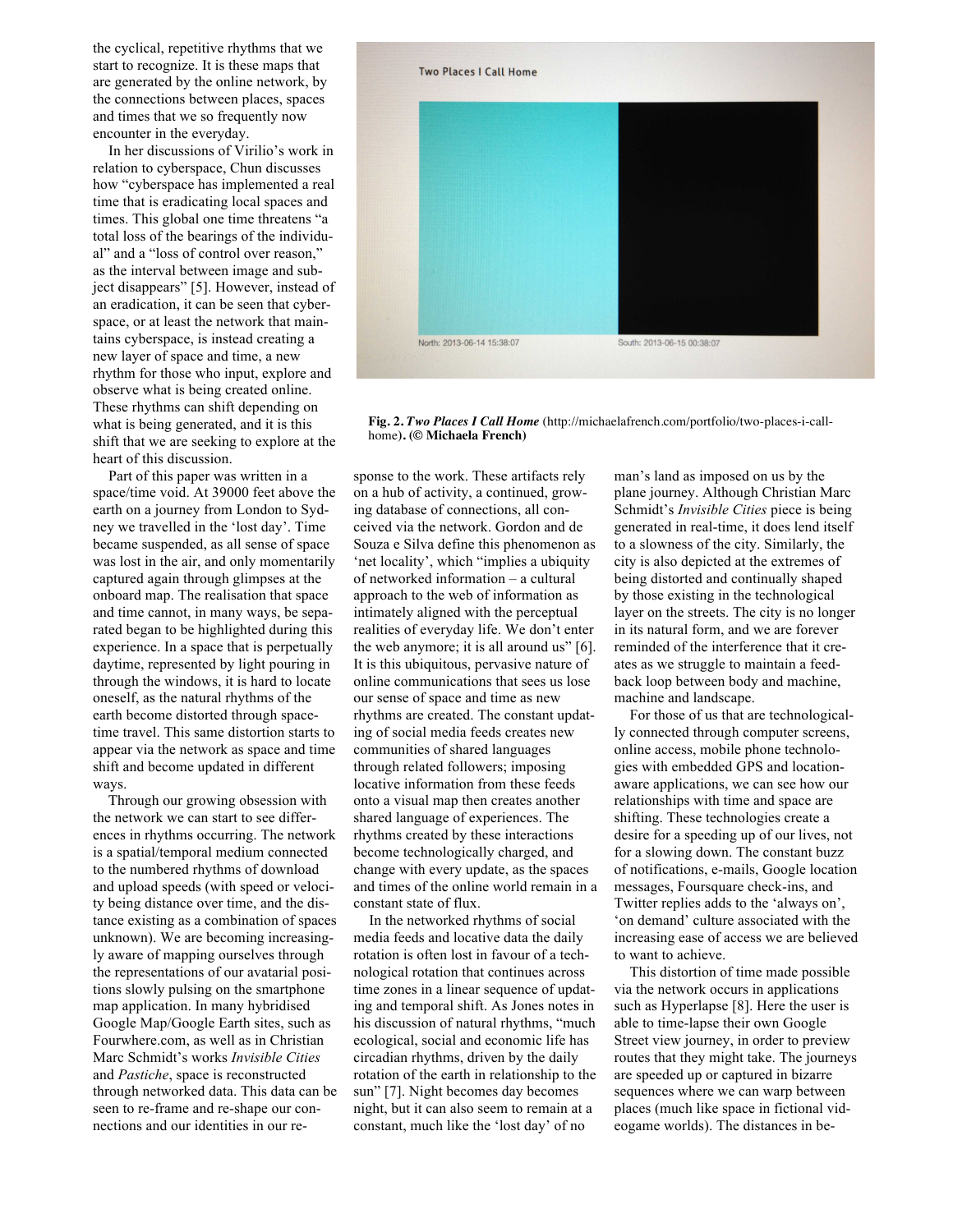tween become unrecognisable, the time of being in a place becomes fleeting rather than prolonged, and our ability to conceptualise how long people have been there starts to diminish. Jones recognises these moments through the work of Lefebvre, stating, "spaces (such as cities) have multiple types of temporal patterns and rhythms (linear, sequential, cyclical), and this is key to understanding the pulse(s) of life within them" [9]. The networked world exists as a layer within the other rhythms of the city, allowing for constant, updatable interactions in the true notion of cyberspace. It is these same networks that can be used to appreciate the local levels of rhythms occurring more naturally in the landscape.

*Streetlight Storm* by Katie Paterson is one such work attempting to do this. The piece utilises the network in order to reproduce lighting strikes across the world in a more localised setting, using the lights along Deal Pier in Kent, UK. In many ways this links to Jones' writing about the rhythms of the tide and the moon, where he states, "Landscapes become timescapes (Adam, 1998) in which intersecting rhythms are key features" [10]. Paterson's work clearly becomes a timescape, yet by coinciding with the space of Deal Pier, the rhythms are generated, much as they would be in a more localised lighting strike, drawn from live lightning storm sites as far away as the North Pole and North Africa. Cyclical rhythms emerge slowly, as the work emphasises the sporadic nature of the rhythms of worldly light. A return to more natural rhythms starts to take place, yet these can only be appreciated in short, fleeting moments of intensity, and not as a constant reminder of natural processes. However, the work starts to emphasis the real-time capabilities of the network to map something we see throughout our own lives. Here the weather takes the lead, rather than a constant humanised input, as the lights replicate parts of the world around us.

Although not what we would consider to be an everyday 'map', Paterson's work does involve the mapping of data feeds and real-time interactions. The lights act as a new key to a visually mapped experience; one to be interpreted and re-interpreted by those experiencing the piece from different points of view. The on/off nature of the light recreates the rhythms of the natural storm, yet passersby only start to recognise the shared language offered by the mapped sequence as they become more and more

drawn into the experience and their perspectives start to shift to a new, slower way of life. As Gooley notes in his discussion of returning to more natural ways of navigating, "To understand the relationship between nature and direction at its purest and most fundamental level, the modern mind needs to be refreshed and to move away from the conventional ideas and imagery of direction. The natural navigator needs to restore the relationship between direction and the sky to its former loftier status, where direction is not simply found by looking to the sky but actually is what *is* seen in the sky" [11]. In *Streetlight Storm*, the light allows for a directional mapping, not only of the immediate surroundings, aiding boats along the pier, demarcating water and wood, but also a mapping of natural occurrences across the world and bringing them into one place.

In much the same way that Paterson's work connects with light, *Two Places I Call Home* by Michaela French is a light-based artwork which seeks to redress the loss of connection to cyclical rhythm through a synthesis of nature, art and technology. Instead of focusing on sporadic natural events, French's artwork maps constant global rhythms through the real-time observation of changes in light. The relatively slow rate of change in the artwork offers an insight into the immensity of global scale and acts as a counterpoint to the fixation with speed we encounter in contemporary networked life.

*Two Places I Call Home* seeks to collapse the vast distance between two distinct locations on opposite sides of the globe. Real-time measurements of light are collected from two specific locations: one in the northern and one in the southern hemisphere. This light data is translated into a visual form to create a single oscillating artwork which maps cyclical rhythms of global rotation in real-time, as day moves to night on one side of the earth and night moves to day on the other. French's work is arguably illustrative of Merleau-Ponty's proposal that it is no longer a "question of speaking of space and light; the question is to make space and light, which are *there*, speak to us" [12]. *Two Places I Call Home* seeks to address this question by enabling a dialogue in which universal light is able to speak to its audience. As the audience observes the changes in light their experience of time slows down, and an increased awareness of the larger constant rhythms of global

change begin to emerge. The complexities, desire, speed and illusion of the linear mediated world fall away as the constancy of the cyclical rhythm comes to light.

French's piece enables light to be mapped at its own pace and in its own rhythm. This rhythm is the inverse to those of our mediated world, and enables a renewed sense of the value of our connection to the global cycle. Light navigates us back to the core rhythms of life, it peels back the layers of linear time and places us firmly in a grounded experience of the natural world. According to Grandy, "light is a throwback to the first moment of light,…its indifference to space and time is aboriginal, and, it would seem, timelessly operative" [13]. Through mapping changes in light, *Two Places I Call Home* brings both this timelessness, and also our own integrated relationship with light, to the fore. Grandy goes on to suggest that "light, while informative of the world, is simultaneously constitutive of our own nature…light informs or shapes our knowing faculties while informing us of the world" [14]. This light-based artwork is intended to increase receptivity to new ways of seeing the familiar and to generate expansion of vision, for in observing light, we observe ourselves. "Light is bound up in truths that transcend space and time, and as light-infused beings, so are we" [15].

*Two Places I Call Home* acknowledges the value of our mediated, networked world, and brings the universal and the individual together by visually mapping cyclical time within a linear framework. The individual is able to observe changing global rhythms through the common language of the linear network. Moreover, breaking the conventions of this language by connecting the user to cyclical time draws on what Deikman terms "a dehabituating or "de-automatizing" of perceptual sensibilities, which leads to perceptual expansion" [16]. This expansion encourages the individual to reobserve the linear framework of the mediated world within the broader context of a renewed sense of real-world cyclical rhythms. The artwork provides a counterpoint to the habitual, and reveals the extraordinary that lies latent within everyday experience, both mediated and real.

Preliminary responses to *Two Places I Call Home* suggest that the observer's awareness of cyclical changes in light